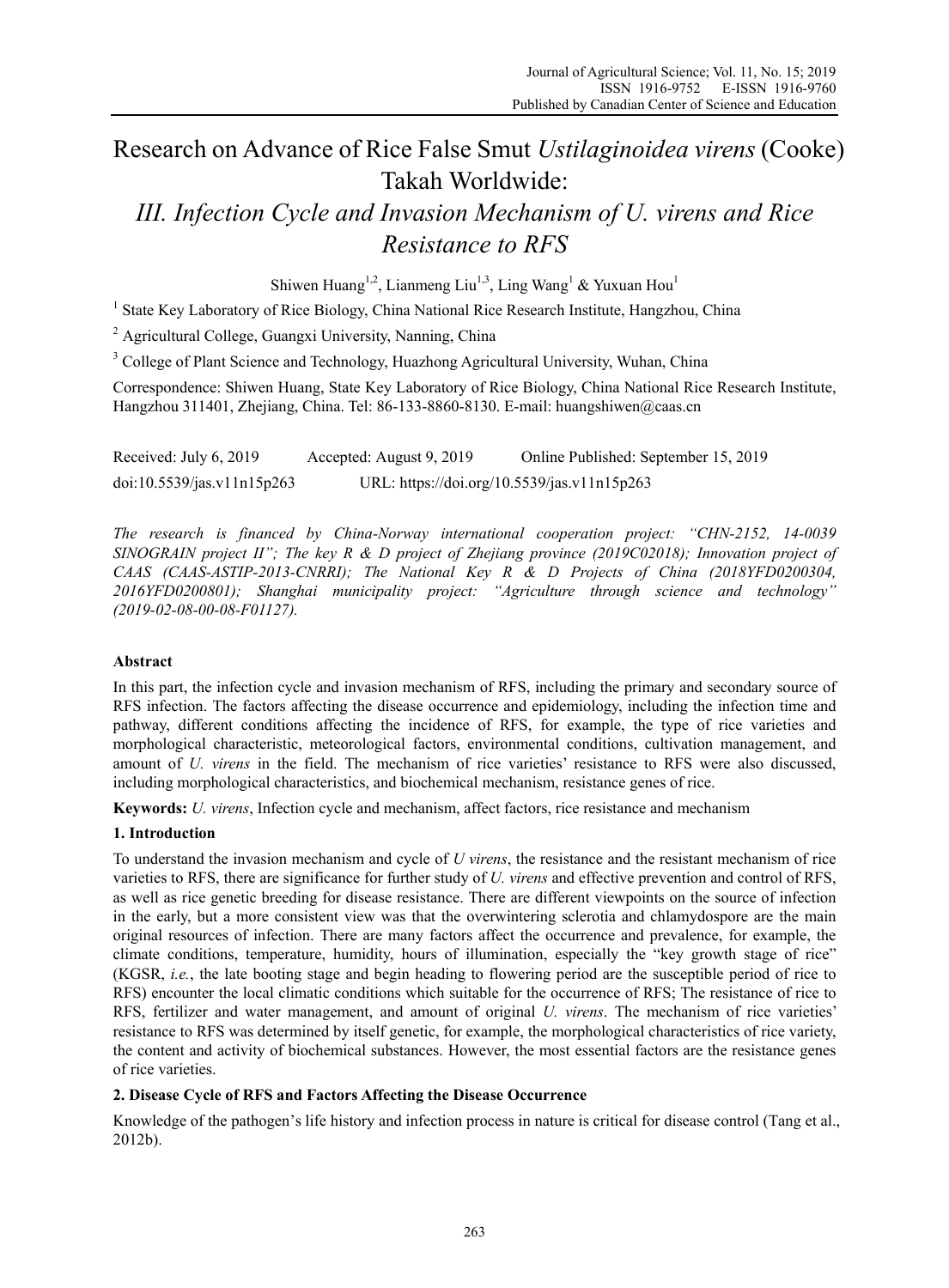## *2.1 Primary Infection Source of RFS*

*U. virens* can overwintering in the form of mycelium, chlamydospore, sclerotium and RFS balls. The overwintering sclerotia germinated and produced ascospores, which caused rice false smut in the coming year (Liao, 1994). Inoculation with chlamydospore, ascospores and thin-wall conidia can successfully induce RFS (Chen et al., 1995; Huang et al., 2002; Yao et al., 2012). Zuo et al. (1996) captured chlamydospores over the rice fields, suggesting that chlamydospores have the ability of air flow spreading. Therefore, it is deduced that there is a pathogen source base or intermediate host suitable for the dormancy of chlamydospore outside rice fields. However, there is a totally different point of view on this point. Chen et al. (1994c) believed that chlamydospores in soil germinated and produced conidia, and the conidia spreading by wind and rain and caused the primary infection; However, the sclerotia were not found in some areas of some provinces in China, but the rice was infected by *U. virens* every year, so it was really questionable that sclerotium was the major primary infection source (Wang, 1992; Chen et al., 1995). On the other hands, Liu et al. (2009b) demonstrated that the primary infection source of RFS mainly was the seeds with pathogen, followed by the overwintering pathogen in soil.

Most scholars abroad were consistent with the views that the pathogens overwintering in the form of sclerotium and chlamydospore were the major primary infection sources, and the chlamydospores played a decisive role in the secondary infection (Ikegami, 1963; Ou, 1985).

#### *2.2 Secondary Source of RFS Infection*

A more consistent view on the secondary infection source of false smut is chlamydospores. The chlamydospores in soil germinated and produced conidia, and the conidia caused primary infection by spreading through wind and rain. Many studies have reported that there was a severe incidence of RFS in late maturing varieties, and that the secondary infection may be the major factor (Chen et al., 1994c). A large number of chlamydospores could be captured over the rice field, and the number of spores was relatively increased with the arrival of the flowering period. Evidently, the secondary infection source of RFS is mainly chlamydospores and conidia by air spread (Ou, 1985).

#### *2.3 Infection Time and Pathway*

The infection periods and pathways of *U. virens* are not very clear. There are main views of the seedling stage system infection, or late booting to early heading stage infection (late stage infection), or systemic infection and late growing stage infection. However, more advanced inoculation and detection technology have been employed recently, indicating that RFS infection is mainly in the late stages.

#### 2.3.1 Systematic Infection in Seedling Stage

The experimental results demonstrated that the infection of *U. virens* may be the seedling stage systematic infection. When rice seeds with pathogen germination, the pathogenic spores can successfully infect a large number of radicles and coleoptiles, and extend along the outer surface of the sieve tube of the phloem until reaching the middle and late stages of tillering (Ikegami, 1962, 1963; Schroud et al., 2005). It was subsequently found by histological observation and molecular techniques detected that the pathogen can attack the root at the seedling stage and lead to symptomless colonization of the entire plant (Ditmore et al., 2006; TeBeest, 2010). Dai et al. (2005) detected and found that the conidia of *U. virens* formed mycelium on the surface of the glume and extended into the inner hull, which provides evidence for the direct infection of conidia on rice grains.

A large number of comparative field studies regarding to whether the rice seeds with pathogen can lead to occurrence of RFS have conducted. Some results indicated that seeds with pathogens can cause RFS (Chen et al., 1994b; Liu et al., 2009b). Overwintered chlamydospores could infect seeds, seedling coleoptiles, leaves and roots of the early rice, and cause RFS during heading stage (Chen et al., 1995; Gao et al., 2011). Rice seeds contaminated by *U. virens* and treated with biocidal (pathogens-free) were sown and planted under sterile soil and isolated conditions, the rice seeds carrying pathogens could induce RFS, while the sterilized seeds could not induce diseases, indicating that the seeds could carry pathogens and caused RFS (Liao, 1993). By using spray or injection inoculation with chlamydospores at the rice seeds germination, seedling or booting stages, it could successful caused RFS (Ikegami, 1962, 1963; Miao, 1992).

#### 2.3.2 Late Growth Stage Infection

Most researchers believed that the primary infection site was the floral organ of rice, and the infection period was between the middle and late booting stages to the early heading period (Xu et al., 2001; Wang et al., 2008; Chen et al., 2013). Liu et al. (2007) believed that the main infection period of *U. virens* was between the big belly stage to begin heading period, but not the seed germination stages. Strong evidences support that the infection occurred in flowering stage was that artificial inoculation in the late booting stage could increase the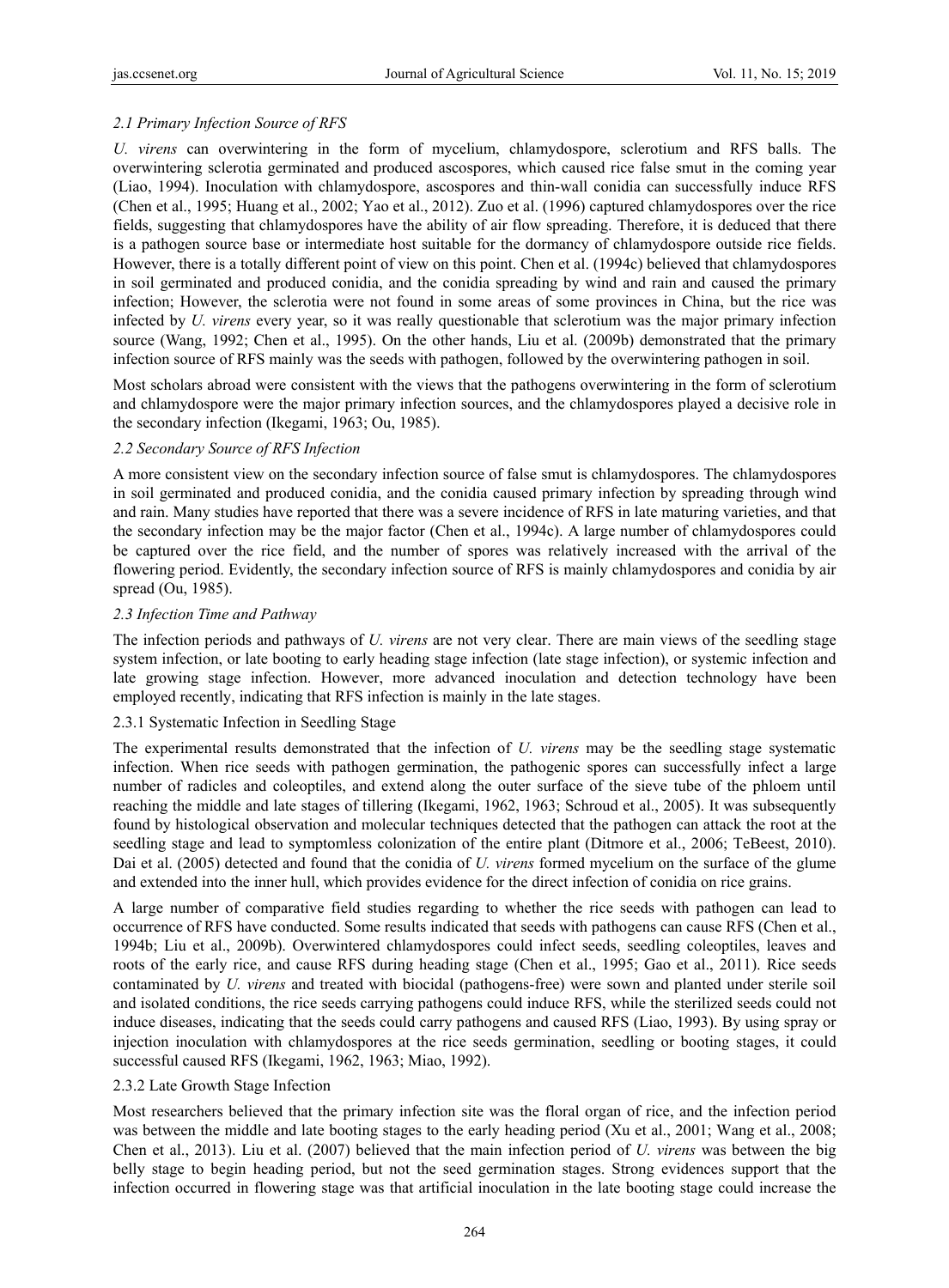diseased panicle rate substantially (Cai et al., 2009; Gao et al., 2011). At present, it was believed that 1-2 weeks before heading are the main invasion period of RFS (Li et al., 1986; Wang, 1992; Guo et al., 2000). Du et al. (1990) illustrated that seed treated with biocidal there was no effect of prevention and cure RFS, and inoculation with *U. virens* after germination of rice seeds also did not incur the disease, proving that *U. virens* is not systemic infection.

An experiment of bagging protection was conducted, the results have shown that there was no occurrence of RFS when rice plants were bagged in elongation stage and early booting stage, while RFS occurred in all of the treatments of bagging after the late booting stage (pollen mother cells (PMC) filling stage), indicating that the infection of RFS began early booting and late booting stage (Deng et al., 1990) (Table 1).

| Treatment                      | Rate of<br>infected<br>panicle% | Rate of<br>diseased<br>$grain\%$ | Treatment                          | Rate of<br>infected<br>panicle% | Rate of<br>diseased<br>$grain\%$ |
|--------------------------------|---------------------------------|----------------------------------|------------------------------------|---------------------------------|----------------------------------|
| Bagging at elongation stage    |                                 | 0                                | Inoculation at elongation stage    |                                 | 0                                |
| Bagging at early booting stage |                                 | 0                                | Inoculation at early booting stage | $\theta$                        | 0                                |
| Bagging at late booting stage  | 15.0                            | 5.68                             | Inoculation at late booting stage  | 38.6                            | 17.8                             |
| Bagging at begin heading stage | 9.5                             | 3.86                             | Inoculation at begin heading stage | 18.5                            | 8.24                             |
| Bagging at full heading stage  | 5.2                             | 1.12                             | Inoculation at full heading stage  | 5.2                             | 3.36                             |

| Table 1. Studies on the infection stage of RFS by bagging |  |  |  |  |  |  |  |  |
|-----------------------------------------------------------|--|--|--|--|--|--|--|--|
|-----------------------------------------------------------|--|--|--|--|--|--|--|--|

From the incidences of RFS of different period inoculation with *U. virens*, there was no RFS occurred during the elongation stage and the meiosis stage of PMC, while most serious occurred of RFS with inoculation during late booting stage and begin heading stage. Inoculation at begin heading and full heading stages of rice, there were a small amount of RFS balls appeared, suggesting that the infection of RFS mainly occurred after late booting stage (Hu et al., 2010; Liu et al., 2009b). The inoculation was performed at 6 to 9 d before heading, then the incidence were the highest either for resistant or susceptible rice varieties; in addition, the incidence was very low or there was no occurrence of RFS for the inoculation at 10 to 13 d before heading (Zhang et al., 2004).

Field observations and the results of inoculation experiments combined with histological studies, now suggest that the most likely route of *U. virens* infection is when rice plants are at the booting stage (Sonoda et al., 1997; Ashizawa et al., 2012). Furthermore, experiments using a mixture of conidia and hyphae of *U. virens* cultured demonstrated that serious cases of RFS could arise when the inoculation was made by injecting the panicles at the booting stage (Zhang et al., 2004; Sonoda et al., 1997; Ashizawa et al., 2011).

2.3.3 Systematic Infection + Late Stage Infection

There were also experiments supporting that RFS not only could infect systematically, but also infect at late stage (Liao, 1992). Artificial inoculation with chlamydospores at early and middle seedling stages of rice, it could induce RFS at adult periods. After three years and nine experiment replicates, it was proven that the *U. virens* could infect rice most easily from the formation of young panicle to the middle of the booting stage, and the rice was basically not be infected after begin heading (Chen et al., 1994a).

2.3.4 Infection Site and Infection Mechanism of *U. virens*

A recent cytological study indicated that the pathogen of *U. virens* infected the filaments intercellular and extended intercellular along the filament base (Tang et al., 2012b). It was found that the hyphae of *U. virens* are able to invade the spikelet apices, via a small gap between the lemma and palea.

*Infection sites*: Examination of serial semi-thin and ultrathin sections of infected spikelets showed that the primary infection sites of *U. virens* was upper parts of the three stamen filaments located between the ovary and the lodicules. The pathogen did not penetrate host cell walls directly and did not form typical appressoria structures and haustorium. The ovary remained alive in the RFS ball and was never infected (Tang et al., 2012b). *U. virens* did not kill the host cells, so it belongs to living nutrition type fungus (Hu et al., 2012a; Tang et al., 2012b).

In the booting stage, *U. virens* specifically infects the stamen filaments of rice, and thus it grows and develops into chlamydospores and finally formed smut ball. *U. virens* could not infect the ovary and anther, however, the secondary hyphae can occasionally infect the stigma and outer cells of lodicule (Dai et al., 2005). However,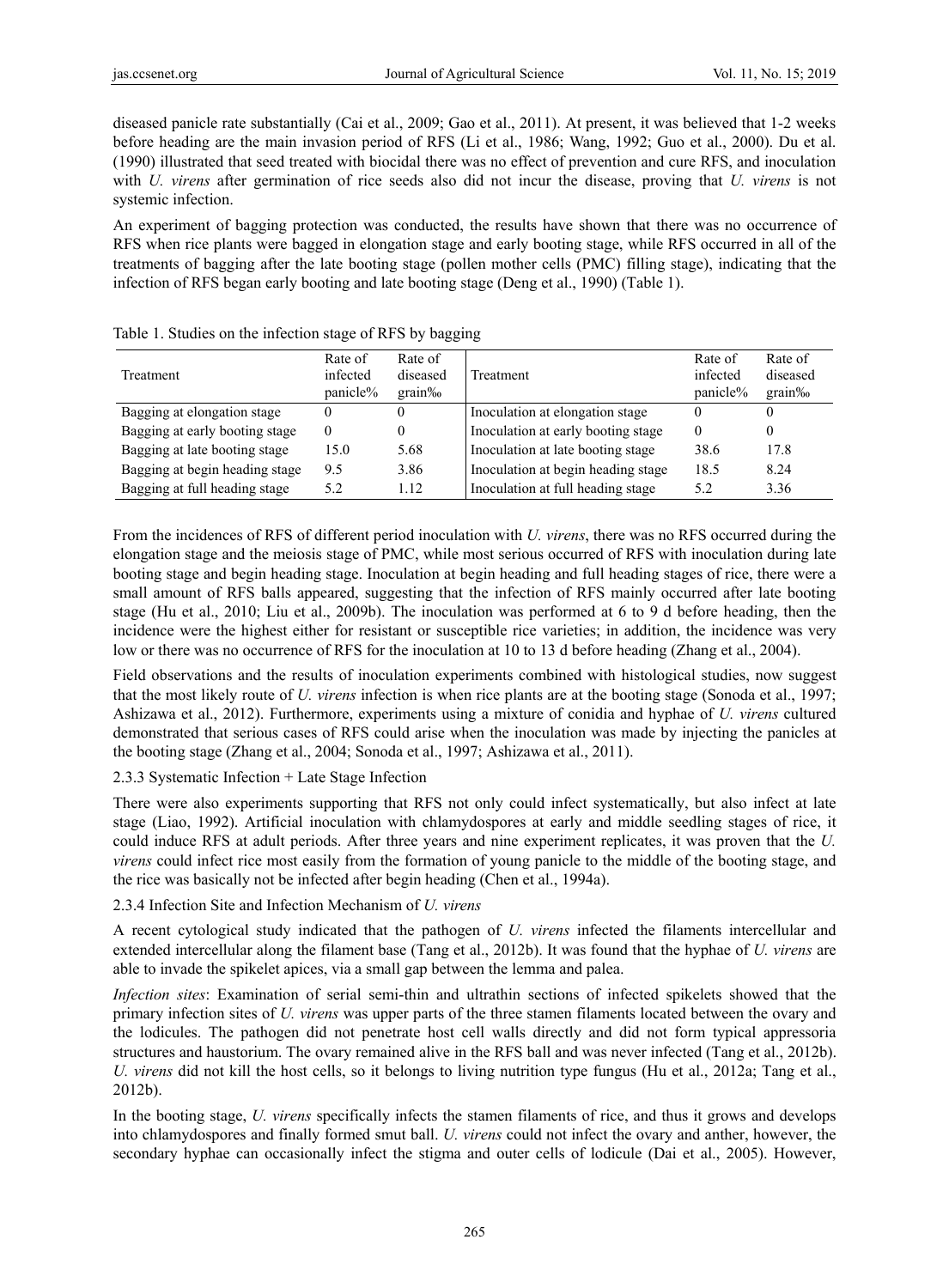Dodan et al. (1996) and Mandhare et al. (2008) found that conidiophore of *U. virens* could infect the ovary and single spikelet and then transformed into chlamydospores and false smut ball.

A recent study has indicated that *U. virens* follows a specific route, with the hyphae colonizing the outer surface of the spikelet, and then entering the inside of spikelet from the apex (Ashizawa et al., 2012). Consistent with a previous report (Tang et al., 2012b), *U. virens* initially attaches itself to the surface of the filaments, and then formed several discrete structures, including mycelial stroma and infection hyphae.

*Mechanism of infection*: The route of *U. virens* penetrates rice panicles has long been a question of debate. A recent study utilized a transgenic strain expressing green fluorescent protein gene (GFP) (Ashizawa et al., 2012) to observe the *U. virens*' initial infection of rice panicles before heading. The detection method of nested PCR to detect the U. virens, and found that there were attachment and infection in the early reproduction stage of rice (Zhou et al., 2003, 2006; Wang et al., 2005a). The GFP-labeled conidia of *U. virens* were injected into rice sheaths at booting stage, there were a lot of conidia present on spikelet surfaces 48 hour post-inoculation (hpi), hyphae had invaded spikelets through the apices, via the small gap between the lemma and palea and had already reached all floral organs 144 hpi (Ashizawa et al., 2012).

The primary site of *U. virens* colonization was at the base of the filaments with the inner spikelets becoming infected by hyphae at 24 hpi. The accumulation of hyphae reached its highest level at 168 hpi, before rice heading stage, as the infection extended upward from basal filaments to the anther apex, and then enclosed all the floral organs to produce a velvety smut ball (Hu et al., 2014).

## 2.4 Conditions Affecting the Incidence of RFS

The occurrence and epidemic of RFS was affected by many factors, for example, the amount of *U. virens* and its pathogenicity, resistance of rice varieties, climate factors, and cultivation management. The susceptible varieties and continuous rainfall for more than 5 d during rice booting and heading period are the two key factors to cause outbreak and epidemiology of RFS (Hu et al., 2010). Rice plants at late booting stage, and flowering to filling stage encounter a relatively low temperature  $(i.e., 22-28 \degree C)$ , rainy and humid climate or rainy weather exceed consecutive 5 d days, the degree of RFS incidence will be serious (Wang et al., 2005b; Liu et al., 2000).



Figure 1. Late maturing variety (left) was seriously infect by RFS but early maturing (right) no any infection

# 2.4.1 Resis stance of Rice Varieties

The resistance difference of different rice varieties to RFS varies greatly (Chen et al., 1992, 1994c). Observation in the paddy fields combined with artificial inoculation in greenhouse and field natural infection have both proven that there was real resistance to RFS of different rice varieties (Ashizawa et al., 2011; Tang et al., 2012a). Under natural conditions, the infected panicle rate and the disease index of different varieties vary greatly, and the values were in the ranges of  $0.43-33.04\%$  and  $0.05-16.14\%$ , respectively (Jin et al., 2005; Lu et al., 2008). The resistances of rice varieties were affected by the internal genetic mechanism (Xu et al., 2002; Fang et al., 2008) and external morphological characteristics.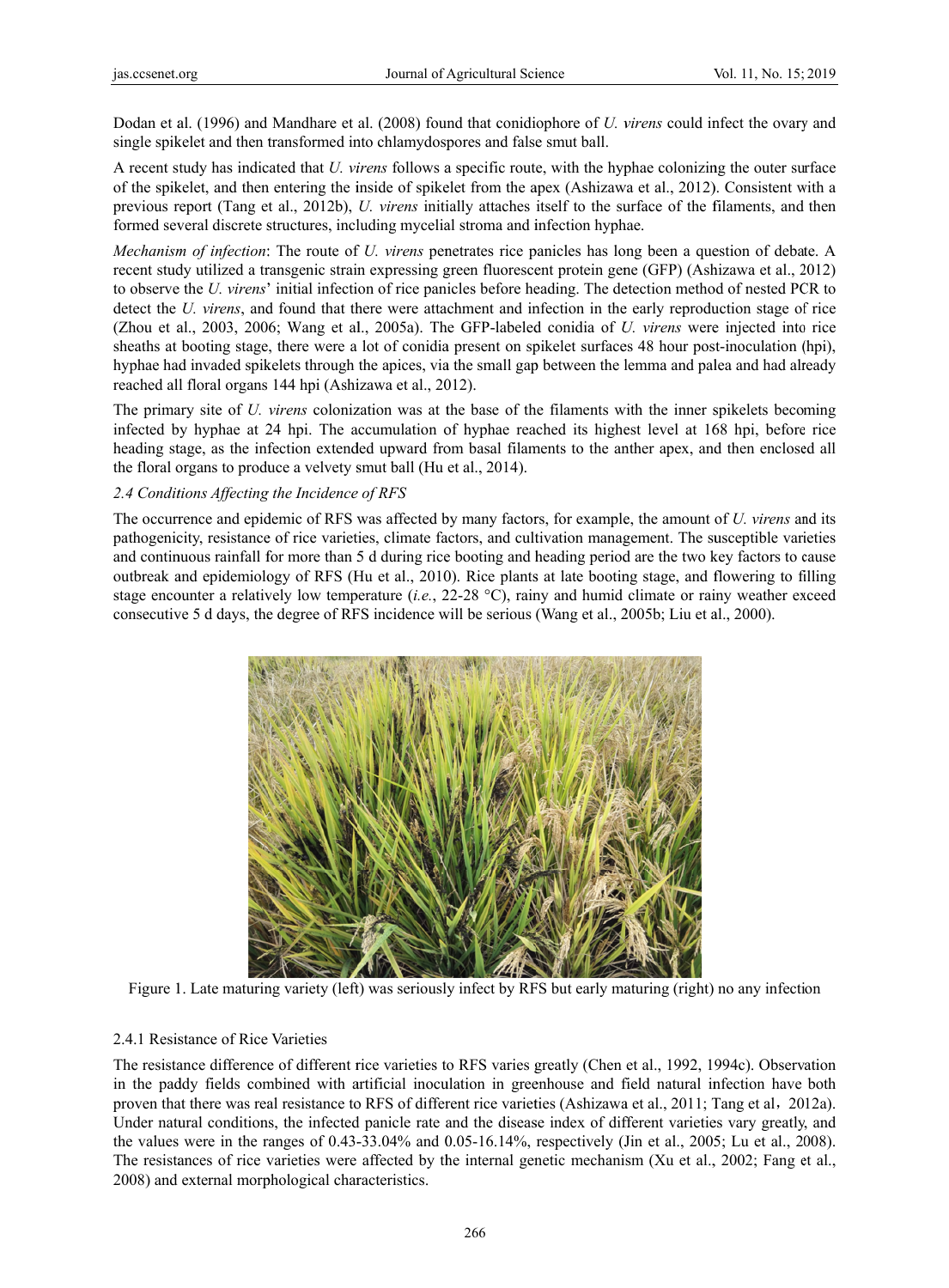*Rice varieties types*: The resistance difference of rice varieties has close relationships to types of rice varieties, plant types, and growth characteristics. In general, the waxy type varieties are more susceptible to RFS than that of the japonica varieties, and the *japonica* is more susceptible than *indica* varieties. Erect dense panicle varieties are more susceptible to RFS than that of general varieties, the incidence of RFS in hybrid rice was much more severe than that of the conventional rice varieties (Wang et al., 2004; Lv et al., 2007). The short-stalked, large panicle, wide leaf but small angle varieties are fertilizer tolerant and lodging-resistant, and they are suitable for high density planting, which are in favor of the occurrence of RFS. Varieties with long duration of tillering, booting and flowering stage, the incidence of RFS is also more serious. The RFS in the two-line hybrid rice was more serious than that of the three-line hybrid rice (Liu et al., 2009a; Tang et al., 2012a; Gan et al., 2013).

*Rice plants morphology*: The effects of rice plant types on the occurrence of RFS vary greatly (Hu et al., 2012b). The occurrence of RFS has a close relationship to the panicle traits, and the correlations are as follows: grain number per panicle > secondary branch grain number > secondary branch number > the seed density. The number of grains per panicle, especially the number of grains in the secondary branch, is the main causes of the high incidence of RFS (Wang et al., 2004).

2.4.2 Meteorological Factors: Temperature, Rainy Days and Rainfall, Humidity, Light, etc.

It was demonstrated with many years observation in the fields, the RFS incidence of the same rice variety in different years are quite different. If the resistant varieties of rice encounter rainy days during the booting period and begin heading stage, then the incidence of RFS will be aggravate; on the contrary, if the susceptible varieties encounter dryness and high temperature weather during these stages, then the incidence of RFS will decrease or even no be infected (Wang et al., 2004).

The climate factor that rice plants encounter in vulnerable period or KGSR is one of the key factors determining the degree of RFS incidence. If KGSR encounter more rainy days, abundant rainfall, a short sunshine duration, the relative humidity (RH) was high (above 85%), the temperature was suitable (22-28 °C), and a small temperature difference between day and night, then the degree of RFS incidence was severe. If these factors were contrary, then the degree of RFS incidence was low (Yashoda et al., 2000; Ye et al., 2005; Yang, 2007; Fei et al., 2010). It was found that the severity of RFS was closely related to the local accumulated sunshine hours and total rainfall in KGSR. If the number of sunshine hours was reduced and the rainfall was increased, then the morbidity of RFS was aggravated (Pan et al., 1997b).

The rain days and rainfall during the KGSR were positively correlated with the infected panicle rate, the correlation coefficient was  $r = 0.8342*$  and  $r = 0.8826*$ , and the related equation was  $Y = -6.7985 + 6.0538x$  and  $Y = -2.6963 + 0.3652x$ , respectively. RFS is negatively correlated with the daily mean temperature but positive correlated with humidity at the begin heading stage. When the daily mean temperature was 23-24 °C and RH 82%-87% during the begin heading period are conducive to the occurrence of RFS (Lv et al., 2007).

*Shading and RFS*: Rice plants were treated with two or three layers of gauze for shading, the number of infected hills, panicles and grains by RFS are 1.08-1.37, 1.19-1.66 and 2.53-3.94 times of those no-shading controls, respectively (Qian et al., 1993). The experimental results verified that cloudy and rainy weather was conducive to the occurrence of RFS (Table 1).

#### 2.4.3 Environmental Conditions

The RFS incidences of the same rice varieties in the same year which planted in different areas are different. Occurrences of RFS are associated with altitude and ecological environment, and the incidence of high altitude was more severe than that of the low altitude; the incidence of RFS in temperate and highlands is low, while in tropical lowlands is high (Zhang et al., 2006a). Even in the same paddy field, the rice plants incidence of RFS on the edge was severe, while in the middle of the field was low (Jin et al., 2005; Chen et al., 2005).

#### 2.4.4 Cultivation Management

The occurrence of RFS is also associated with rice cultivation and management, especially the management of fertilizer and water.

*Fertilization*: Different fertilizer, dosage of application and application time of fertilizer significantly affect the occurrence and severity of RFS. The incidence of RFS was higher if more nitrogen fertilizer was applied and the application time was late (Bhardwaj, 1990; Pan et al., 1993; Ye et al., 2005; Yang, 2007). Increasing the amount of nitrogen fertilizer significantly increased the rate of infected rice plants.

Fertilization habit of partial nitrogen, excess dosage of fertilizer and late fertilization will reduce the rice resistance ability to RFS (Zhao, 2008). The applied total quantity of nitrogen  $(X_1)$ , amount of panicle fertilizer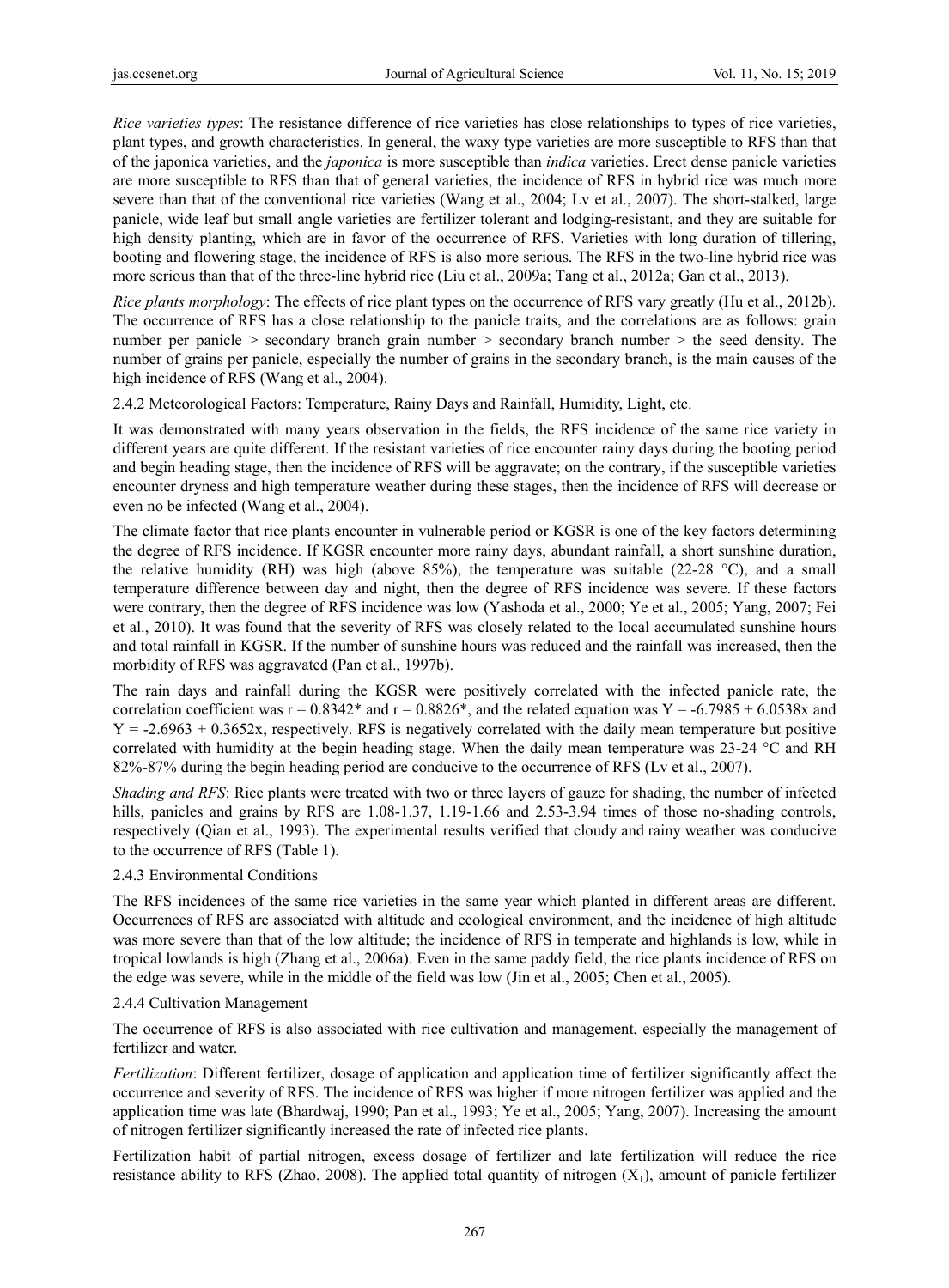$(X_2)$  and application time of panicle fertilizer  $(X_3)$  were strongly affect the incidence of RFS  $(Y)$ , the regression equation was Y = -93.053 + 3.393 $X_1$  + 9.265 $X_2$  + 3.711 $X_3$ , and the correlation coefficient R = 0.8922\*\*. Among all of these factors, the direct effect of the application amount of ammonia fertilizer on the RFS incidence was the highest,  $P_{0.1} = 0.393$  (Pan et al., 1997a). If 600 kg/hectare of urea was used as panicle fertilizer, then the infected panicle rate was 17.5%, and increased by 34.6% and 48.9% compared with that of the 300 kg/hectare and no application of the panicle fertilizer (Chen et al., 2009a).

When 165.0, 225.0, 232.5, 240.0 and 300.0 kg of pure N was used as the topdressing fertilizer (urea) per hectare at heading period, the infected rice panicle rates of RFS were 1.33%, 1.97%, 2.13%, 2.33% and 3.13% (Chen et al., 2000), respectively. Reasonable amounts ratio of nitrogen, phosphorus and potassium fertilizer were beneficial to increasing rice yield and reducing the occurrence and harm degree of RFS (Wang et al., 2010; Hong et al., 2013; Qing et al., 2014).

*Transplanting method and water management*: The planting density and water management also affect the incidence of RFS. Close planting and long-term deep water irrigation can increase the incidence of RFS. Waterlogging paddy fields, especially long-term waterlogging in late stage of rice growing will lead to high humidity and result in serious occurrence of RFS (Zhang et al., 1997; Zhang et al., 2005; Yang, 2007; Wang et al., 2010).

Sowing and transplanting period. Generally speaking, the incidence of RFS of early transplanting rice groups were significantly lower than those of the late transplanting for each rice variety in the same area (Wang et al., 2010). The infected rate of the late maturing group and early maturing group varieties were investigated in 2005 and 2006, the infected rate of hill, panicle and grain were 76.3%, 26.6%, 4.6% and 16.8%, 5.4%, 4.7% for the same rice variety, respectively (Lu et al., 2006).

The sowing and transplanting time of rice will determine the time of KGSR, and affects the KGSR if encounter the local climatic conditions which suitable for the occurrence of RFS. It was reported that the reason for the severe incidence of RFS was that the heading stage met the most appropriate of the local meteorological conditions for the occurrence of RFS (Singh et al., 1981). The incidence rate of RFS of the early sowing was only 0-3.1%, while for the late sowing rice it was 48.5-56.1% (Ahonsi et al., 2000).

#### 2.4.5 Amount of *U. virens* in the Field

The occurrence of RFS was positively correlated with the accumulation degree of *U. virens* in the fields. In general, the occurrence of RFS in the old disease areas and/or used to be serious occur areas then the RFS is high, due to the large number of *U. virens* left behind previous year was significantly higher than that of the field with little pathogen, and vice versa (Liao, 1994; Zhou et al., 2010).

# **3. Rice Resistance to RFS and Their Mechanism**

Most researches did not find any rice varieties (materials) with immunity or high resistance to RFS (Guo et al., 2010; Jiang et al., 2010a, 2010b; Zheng et al., 2013), but there were some studies which found highly resistant and immune varieties (Huang et al., 2010). It was verified by natural infection or artificial inoculation that there were significant differences in resistance to RFS among rice varieties (Yang et al., 2008). Many research results and long-term field observation have both shown that the resistance of rice varieties to RFS was real subsistent. 198 rice varieties were identified by using artificial injection inoculation method of the conidia suspension liquid, there were 44 rice varieties with complete immunity to RFS, 34 varieties with high resistance (Chen et al., 2009b). The identification results of Pan et al. (2012) showed that the resistance of rice varieties to RFS were actual existence, for example, the most serious infected panicle rate reached up to 80%-90% of the susceptible rice variety, while for the resistant one, there was low infected panicle rate (Singh et al., 1987; Phatak et al., 1991; Lore et al., 2013). The incidence of 160 rice varieties were investigated under natural conditions, and demonstrated that there were 16 varieties with resistance (Urmila et al., 1999).

# *3.1 Morphological Characteristics and Rice Resistance to RFS*

There are also differences in the resistances to RFS of rice varieties with different morphological characteristics (Hu et al., 2012b). RFS incidence was closely related to panicle traits, the following order affect the RFS severity from large to small, secondary branch number > secondary branch grain number > grain number per panicle > grain density. Grain density was the main factor affecting the incidence of RFS (Xu et al., 1987). The incidence was significantly and positively correlated with the flag leaf width, and extremely significantly negatively correlated with the number of panicles per unit area, flag leaf angle and plant height. The more number of grain per panicle was, the higher incidence of RFS. Large-panicle type, more grain numbers and high grain density of rice cultivars were more easily to be infected by RFS (Chen et al., 2011).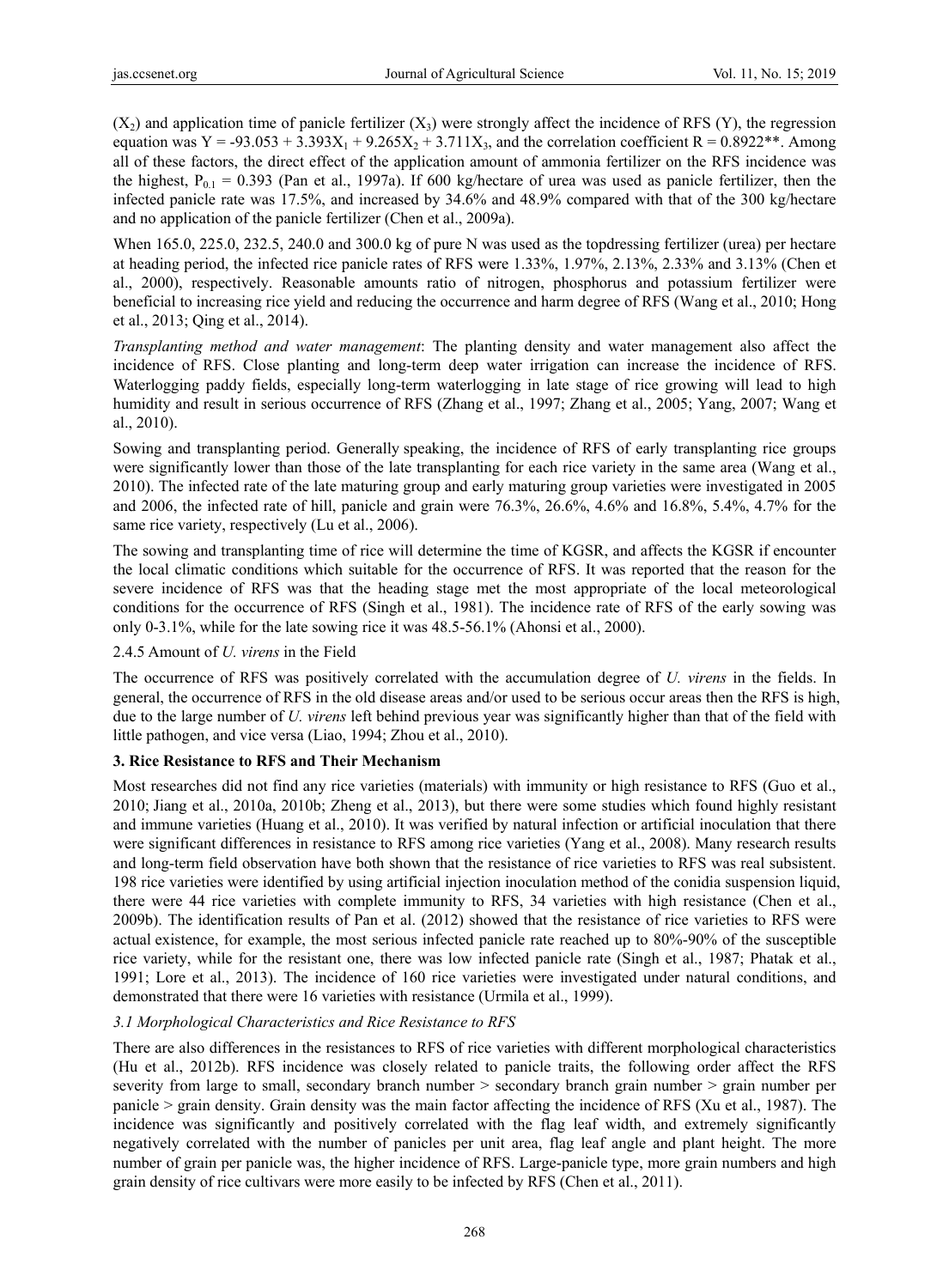## *3.2 Biochemical Mechanism and Rice Resistance to RFS*

The glume of resistance varieties had large amounts of lignin, while the susceptible varieties had less lignin; and the red fluorescent substances in the glume of the resistant cultivars were higher than those of the susceptible one. The endosperm cells of the resistance varieties had more polyphenols, but there was no polyphenols in the susceptible varieties (Dai et al., 2005). Rice plants were inoculated with conidia suspension of *U. virens*, the content of MDA was significantly increased in the susceptible varieties, and the content changes of resistant cultivars were smaller; the CAT activity of the resistant varieties was decreased, and that of the susceptible varieties was increased. The activities of POD, PAL and PPO of the resistant varieties increased, and the susceptible cultivars did not show significant changes when rice plants were inoculated with conidia suspension of *U. virens*; but the differences of SOD activity between the resistant and susceptible varieties were not significant (Jiang, 2010; Li et al., 2010). The activity of the CAT of the susceptible varieties decreased, while the PAL activity increased after inoculation (Lu, 2013). Gan et al. (2013) believed that there were no inevitable correlations between rice resistance and the activities of the defense enzymes POD and SOD. Brassinosteroids in rice plant may have more important roles than that of salicylic acid and ethylene in response to *U. virens* infection, the disturbance of other hormones such as auxin, gibberellins and jasmonates may also affect *U. virens* infection (Yang et al., 2014).

#### *3.3 Resistance Genes of Rice*

Hereditary resistance to RFS of rice was not only controlled by major gene, but also affected by multiple genes, which was consistent with the E-1-3 genetic model, namely two pairs of major genes plus the polygene mixed genetic model. The heritability of the major gene was 76.67%, and the polygene was 22.86% (Li et al., 2008). The resistance of rice varieties to RFS was affected by additive and non-additive effects, and the effect of the female parent had a critical influence (Wang et al., 2013). The dynamic expressions of RFS progression- related protein genes including *OsPR10a*, *OsPRla* and *OsPR1b* were analyzed by using RT-PCR. The expressions intensity of PRPG *OsPR10a*, *OsPR1a* and *OsPR1b* in incompatible interaction process were shown to be higher than those of the compatible interaction (Lu, 2013).

## *3.4 The Genes Location of Rice Resistance to RFS and Their Distribution*

There were 146 molecular markers were selected from the recombinant inbred lines (RILs) of Lemont/Teqing. The total genetic distance of 146 markers was 2227.6 cM, covering 95.6% of the donor genomes, and the average adjacent marker distance was 15.2 cM. There were two anti-RFS of rice QTL (*QFsr10* and *QFsr12*) were located on the  $10<sup>th</sup>$  and  $12<sup>th</sup>$  chromosomes, the enhanced resistance alleles were from the parent Lemont, and the respective additive effects were 3.38 and 3.34 (Xu et al., 2002). Quantitative resistance loci (QRL) was identified using 213 introgression lines (ILs) from a cross between Teqing (recipient) and Lemont (donor). Ten QRL affecting percentages of infected hills, panicles and spikelets were detected and mapped to rice chromosomes 2, 3, 4, 6, 8, 10, 11 and 12. Four QRL of qFSR-6-7, qFSR-10-5, qFSR-10-2 and qFSR-11-2 had relatively larger and consistent effects (Zhou et al., 2014).

Seven QTLs of *qFsr1, qFsr2, qFsr4, qFsr8, qFsr10, qFsr11* and *qFsr12* were detected (Li et al., 2011), which were respectively located on the 1<sup>st</sup>,  $2<sup>nd</sup>$ ,  $4<sup>th</sup>$ ,  $8<sup>th</sup>$ ,  $10<sup>th</sup>$ ,  $11<sup>th</sup>$  and  $12<sup>th</sup>$  chromosomes, and the contribution rate was 9.8%-22.5%. The explanation rate of the trait of *qFsr10* and *qFsr11* was between 18.0%-19.3% and the disease index of RFS was decreased by 8.0-16.3%.

#### **Acknowledgments**

Authors are highly thankful to the projects for their kind support.

- (1) China-Norway international cooperation project: "CHN-2152, 14-0039 SINOGRAIN project II";
- (2) The key R & D project of Zhejiang province (2019C02018);
- (3) Innovation project of CAAS (CAAS-ASTIP-2013-CNRRI);
- (4) The National Key R & D Projects of China (2018YFD0200304, 2016YFD0200801);
- (5) Shanghai municipality project: "Agriculture through science and technology" (2019-02-08-00-08-F01127).

#### **References**

Ashizawa, T., Takahashi, M., Arai, M., & Arie, T. (2012). Rice false smut pathogen, *Ustilaginoidea virens*, invades through small gap at the apex of a rice spikelet before heading (Fungal diseases). *J Gen Plant Pathol, 78*, 255-259. https://doi.org/10.1007/s10327-012-0389-3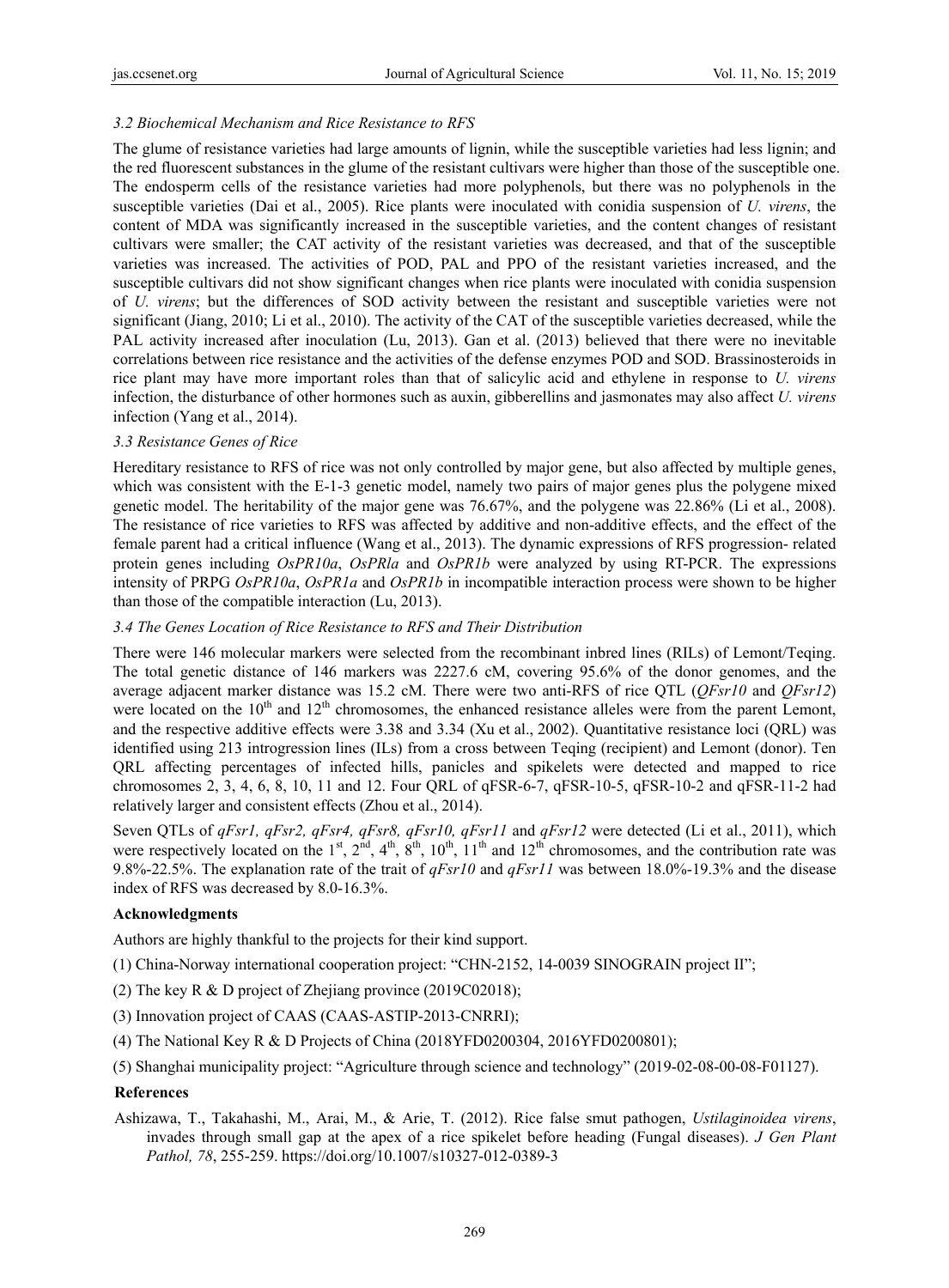- Ashizawa, T., Takahashi, M., Moriwaki, J., & Hirayae, K. (2011). A refined inoculation method to evaluate false smut resistance in rice. *J Gen Plant Pathol (Fungal Diseases), 77*, 10-16. https://doi.org/10.1007/ s10327-010-0279-5
- Bhardwaj, C. L. (1990). False smut incidence on rice relative to plant characters and environmental factors. *International Rice Research Newsletter, 1*5(3), 29-30.
- Cai, H., & Zhou, Y. (2009). Observation and detection of *Ustilaginoidea virens* in inoculated rice spikelets. *J of Fungal Res, 7*(3-4), 164-166.
- Chen, F., Lin, T., Gan, L., Du, Y., Ruan, H., & Yang, X. (2013). SCAR marker and PCR detection of *Ustilaginoidea viren*. *Acta Phytopathologica Sinica, 40*(6), 481-487. https://doi.org/10.3724/SP.J.1206. 2013.00017
- Chen, H. & Yao, K. (2000). Preliminary report of effect on rice false smut of nitrogen fertiliser application. *Jiangsu Agri Machinery and Agri Tech, 4*, 15.
- Chen, Y., & Xiao, Y. (1995). The capacity of germination and infection of overwintered chlamydospores of *Ustilaginoidea virens* (Cooke) Tak. *Acta Phytopathologica Sinica, 22*(2), 102-106.
- Chen, Y., Li, Y., Chen, Z., & Wei, Z. (2011). Evaluation of rice resistance to false smut of regional trial varieties in Hunan province. *Hunan Agri Sci, 11*, 90-91.
- Chen, Y., Xiao, Y., & Zhao, Y. (1994a). Studies on the main period of false smut pathogen (*Ustilaginoidea virens*) invades rice. *Hubei Agri Sci, 1*, 24-26.
- Chen, Y., Xiao, Y., & Zhao, Y. (1994b). Studies on seeds transmit disease of rice false smut. *Hubei Plant Protection, 3*, 2-3.
- Chen, Y., Zhou, Y., Liu, F., & Jin, Z. (2005). Studies on rice false smut characteristics of distribution and effect factor to rice yield. *Zhejiang Agri Sci, 4*, 301-304. https://doi.org/10.1631/jzus.2005.B0301
- Chen, Z., & Chen, Y. (1994). Studies on infecting regularity and control technology of rice false smut. *Technology and Extension of Plant Protection, 1*, 8-9.
- Chen, Z., Nie, Y., & Liu, Y. (2009b). Identification of rice resistant to rice false smut and the virulence differentiation of *Ustilaginoidea virens* in Jangsu Province. *Jiangsu J of Agri Sci, 25*(4), 737-741.
- Dai, G., Zhao, J., He, R., Jin, S., & Nicole, M. (2005). Histochemical observation on the resistant and susceptible varieties to *Ustilaginoidea virens* (Cooke) Tak and the way of infection of conidia. *Acta Phytopathologica Sinica, 35*(1), 37-42.
- Deng, G., & Chen, J. (1990). Studies on the function of *Ustilaginoidea virens* chlamydospore in infection circulation. *Chinese Agri Sci Bull, 6*(2), 20-22.
- Ditmore, M., Moore, J. W., & TeBeest, D. O. (2006). Infection ofplants of selected dee cultivars by the false smut fungus, *Ustilaginoidea virens*, in Arkansas. In R. J. Norman, J. F. Meullenet, & K. A. K. Moldenhauer (Eds.), *Wells Rice Research Studies 2006*. *Arkansas Agricultural Experiment Station Research Series* (Vol. 550, pp. 132-138).
- Dodan, D. S., & Singh, R. (1996). Recent advances in research on cowpea diseases. *Present Status Agri Rev, 17*(4), 227-240. https://doi.org/10.1016/S0273-1177(96)90668-7
- Du, Y., Chu, M., Wang, S., Xu, H., Bai, Y., & Shao, X. (1990). Preliminary research report on the rice false smut occurrence regularity and cultivation management. *Liaoning Agri Sci, 6*(2), 11-14.
- Fei, Y., Chen, L., Yu, C., & Chen, Z. (2010). Analysis on meteorological conditions in 2008 that caused heavy rice false smut in Chengdu Plain. *J of Anhui Agri Sci, 38*(8), 4108-4109.
- Gan, L., Lin, T., Ruan, H., Du, Y., Shi, N., Chen, F., & Yang, X. (2013). Study on breeding period characters of resistant and susceptible rice cultivars to false smut of rice. *Chinese Agri Sci Bull, 29*(36), 343-34.
- Gao, B., & Zhong, J. (2011). Research advances in infection processof *Ustilaginoiden virens*.*Hunan Agri Sci, 3*, 93-97. https://doi.org/10.4028/www.scientific.net/AMR.383-390.93
- Guo, R., Wu, W., & Xue, Q. (2000). Studies on the invasion stage of rice false smut pathogen (*Ustilaginoidea virens*). *Plant Protection, 26*(2), 25-26.
- Guo, Y., & Jiang, S. (2010). Evaluation of field resistance to false smut (*Ustilaginoidea virens*) of 30 rice varieties. *Plants Doctor, 23*(4), 32-34.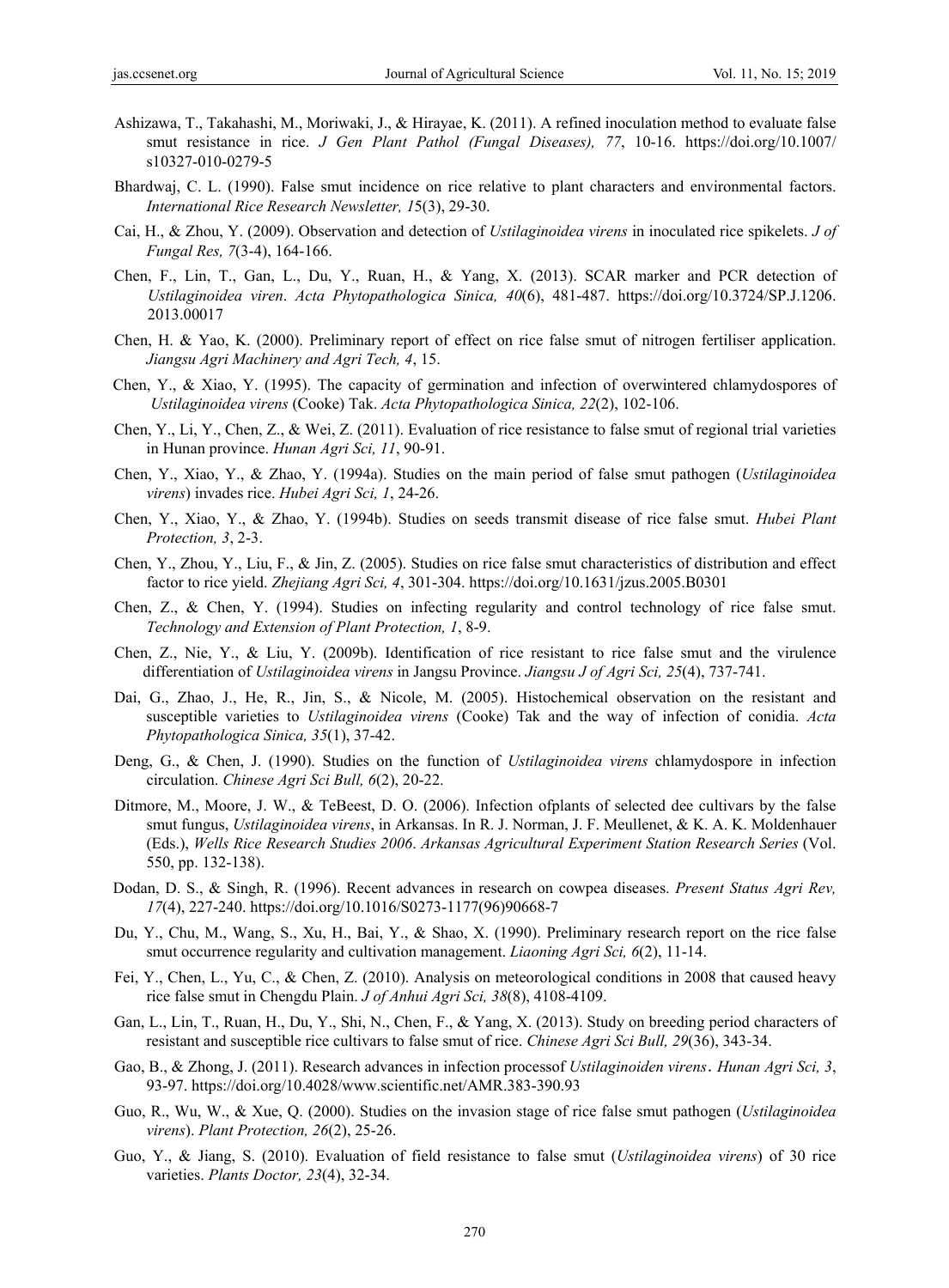- Hong, S., Jiang, S., Xu, X., & Huang, J. (2013). Effect on the occurrence of rice sheath blight and false smut of fertilizer operations. *Jiangsu Agri Sci, 41*(7), 127-128.
- Hu, D., & Wang, S. (2012a). Progress and perspectives in infection mechanism of *Ustilaginoidea virens. Scientia Agricultura Sinica, 45*(22), 4604-4611.
- Hu, G., Pan, C., Pan, H., Zhu, G., & Ding, X. (2010). Studies on the causes of rice false smut serious occurrence and key technology of chemicals control. *Anhui Agri Sci Bul1, 16*(5), 98-100.
- Hu, M., Luo, L., Wang, S., Liu, Y., & Li, J. (2014). Infection processes of *Ustilaginoidea virens* during artificial inoculation of rice panicles. *Eur J Plant Pathol, 139*, 67-77. https://doi.org/10.1007/s10658-013-0364-7
- Hu, R., Ye, H., Yao, L., Gong, X., Lu, D., Mao, J., & Liu, J. (2012b). Screening and evaluation of rice false smut resistant sources. *Southwest China J of Agri Sci, 25*(1), 144-148.
- Huang, R., Li, X., Hua, J., Ma, H., Qiu, Z., Liang, Y., & Lan, B. (2010). Studies on resistance to rice false smut in hybrid rice varieties (combinations). *Acta Agriculturae Universitatis Jiangxiensis, 32*(4), 718-720.
- Huang, S., & Yu, L. (2002). Present situation of studies on rice false smut (*Ustilaginoideavirens*) in China. *Acta Agriculturae Jiangxi, 14*(2), 45-51.
- Ikegami, H. (1962). Study on the false smut of rice V. Seedling inoculation with the chlamydospores of the false smut fungus. *Annals of the Phytopathological Society of Japan, 27*(1), 16-23. https://doi.org/10.3186/ jjphytopath.27.16
- Ikegami, H. (1963). Studies on the false smut of rice. X. Invasion of chlamydospores and hyphae of the false smut fungus into rice plants. *Research Bull of the Faculty of Agri, Gifu Univ, 18*, 54-60.
- Jiang, S. (2010). *Resistance evaluation of 34 rice varieties against false smut and the biochemical substances of rice to false smut* (Phytopathological Master Thesis, Hainan University, China).
- Jiang, S., Tang, C., & Tan, Z. (2010a). Advances on studies about false smut of rice. *Chinese J of Tropical Agri, 30*(3), 62-66.
- Jiang, S., Tang, C., & Tan, Z. (2010b). Field resistance evaluation of 35 rice varieties against false smut. *Chinese J of Tropical Crops, 31*(5), 849-851.
- Jin, S., Dai, G., He, R., Qian, D., & Xue, H. (2005). Resistance evaluation of 11 rice (*Oryzasativa*) varieties to *Ustilaginoidea virens*. *J of Shanghai Jiaotong Univ (Agri Sci), 23*(3), 317-320.
- Li, X., Liu, E., Tan, X., Xiao, Q., Liu, N., & Wang, J. (2010). Activities of three defensive enzymes in rice resistant to the false smut. *Plant Protection, 36*(1), 91-94.
- Li, Y., Huang, S., Yang, J., & Wang, C. (2011). Analysis of quantitative trait loci for resistance to rice false smut. *Acta Agronomica Sinica, 37*(5), 778-783. https://doi.org/10.3724/SP.J.1006.2011.00788
- Li, Y., Kang, B. J., Zhang, B. D., Lan, Y. T., Zeng, H. L., Ma, H. K., ... Li, T. F. (1986). Primary studies on rice false smut. *Guangdong Agri Sci, 4*, 45-47.
- Li, Y., Zhu, Z., Zhang, Y., Zhao, L., & Wang, C. (2008). Genetic analysis of rice false smut resistance using major gene plus polygene mixed genetic model. *Acta Agronomica Sinica, 34*(10), 1728-1733. https://doi.org/10.1016/S1875-2780(09)60007-9
- Liao, Q. (1992). Studies on infection route of rice false smut. *J of Yunnan Agri Univ, 7*(1), 40-42.
- Liao, Q. (1993). Studies on evaluationtechnique for thevarietal resistance to seed-borne rice false smut. *J of Yunnan Agri Univ, 8*(3), 209-212.
- Liao, Q. (1994). Studies on the sclerotium of *Ustilaginoidea virens* (Cooke) Tak. *J of Yunnan Agri Univ, 9*(2), 101-104.
- Liu, B., Chen, S., Dong, D., Qian, L., & Xu, Z. (2009a). Study on the relationship between rice plant type and false smut of rice. *Hubei Agri Sci, 48*(1), 42-46.
- Liu, C., Chen, Z., & Zhang, G. (2007). First exploration of invasion period and its pathogenic factor of rice false smut (*Ustilaginoidea virens*). *Modern Agri Sci and Tech (Plant Protection), 21*, 68-70
- Liu, J., Tang, T., Zhang, S., & Zheng, H. (2009b). Preliminary studies on initial infection sources and pathogen-infecting favorable stage for rice false smut. *Hybrid Rice, 24*(1), 74-77.
- Liu, Y., Lu, F., Chen, Z., Li, Y., & Yu, Y. (2000). Resistance to rice false smut (*Ustilaginoidea virens*) of main cultivars and reserve varieties in Jiangsu provice. *Crops, 6*, 11-13.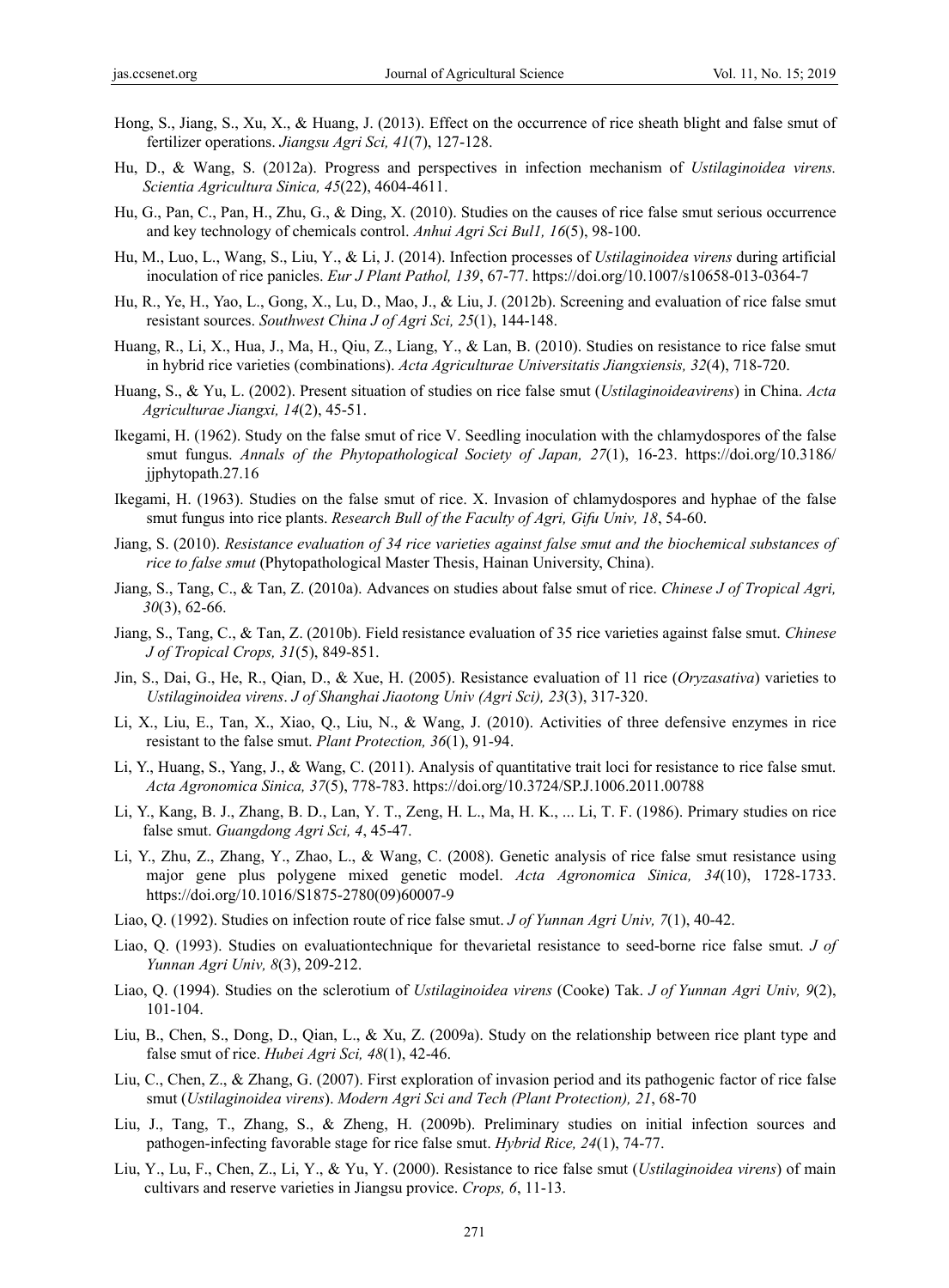- Lore, J. S., Pannu, P. P. S., Jain, J., Hunjan, M. S., Kaur, R., & Mangat, G. S. (2013). Susceptibility of rice hybrids and inbred cultivars to false smut under field conditions. *Indian Phytopathology, 66*(4), 397-399.
- Lu, D., Mao, J., Wang, P., He, Z., & Chen, F. (2008). Resistant difference of indica rice hybrid varieties to rice false smut. *Acta Phytopathologica Sinica, 35*(4), 289-294.
- Lu, H., Li, C., & Yang, J. (2006). Simple analysis of epidemic reasons for rice false smut (*Ustilaginoidea virens*) in Zhenba county Shannxi province in 2005. *Shannxi Agri Sci, 76*(2), 106.
- Lu, J. (2013). *Preliminary studies on the interaction between Ustilaginoidea virens and rice* (Phytopathological Master Thesis, Huazhong Agri Univ., China).
- Lv, Y., Lv, Y., Teng, Z., Lv, H., Chen, D., Zhang, A., ... Li, J. (2007). First exploration of occurrence reasons and control methods for japonica rice false smut (*Ustilaginoidea virens*). *Shanghai Agri Sci & Tech, 2*, 105-106.
- Mandhare, V. K., Gawade, S. B., Game, B. C., & Padule, D. N. (2008). Prevalence and incidence of bunt and false smut in paddy (*Oryza sativa* L.) seeds in Maharastra. *Agri Sci Digest, 28*, 292-294.
- Miao, Q. M. (1992). Studies on infection route of rice false smut. *J of Yunnan Agri Univ, 7*, 40-2.
- Ou, S. H. (1985). False Smut (Green Smut). In S. H. Ou (Ed.), *Rice disease* (2nd ed., pp. 307-311). Commonwealth Mycology Institute, Famham Royal, UK.
- Pan, B., Yang, C., Yang, Z., Li, C., Zhu, X., Yang, J., … Tan, X. (2012). Resistant reactions of different rice varieties (lines) to different sources of rice false smut strain. *Hunan Agri Sci, 9*, 71-73.
- Pan, X., & Li, K. (1997a). Effect of total nitrogen fertilizer, dosage of panicle fertilizer and application period of earing fertilizer on the occurrence degree of to rice false smut (*Ustilaginoidea virens*). *Hebei Agri Reclamation Sci & Tech, 2*, 6-9.
- Pan, X., Li, K., & Zhang, S. (1997b). Studies on the relationship between occurrence degree of rice false smut (*Ustilaginoidea virens*) and meteorological factors. *Hebei Agri Reclamation Sci & Tech, 2*, 9-12.
- Pan, X., Zhang, S., Gao, J., & Zhang, X. (1993). Effect of nitrogen and phosphatic fertilizer on the occurrence degree of rice false smut (*Ustilaginoidea virens*). *Hebei Agri Sci, 1*, 18-20.
- Phatak, R. K., & Sachan, S. N. (1991). Occurrence of false smut on rice in Doon-Valley. *Advances in Plant Sciences, 4*(2), 414-415.
- Qian, J., Yan, W., & Wu, W. (1993). Relationship of rice false smut (*Ustilaginoidea virens*) occurrence and illumination intensity. *Yunnan Agri Sci & Tech, 2*, 16-17.
- Qing, T., Zhang, Z., Zhang, C., & Chai, R. (2014). Effect of fertilization level of nitrogen phosphorus and potassium on the damage of rice false smut (*Ustilaginoidea virens*). *Zhejiang Agri Sci, 2*, 225-226.
- Schroud, P., & TeBeest, D. O. (2005). Germination and infection of rice roots by spores of *Ustilaginoidea virens*. In R. J. Norman, J. F. Meullenet, & K. A. K. Moldenhauer (Eds.), *Arkansas Agricultural Experiment Station Research Series* (Vol. 540, pp. 143-151).
- Singh, G. P., Singh, R. N., & Singh, R. A. (1987). Status of false smut (FS) of rice in eastern Uttar Pardesh, India. *International Rice Research Newsletter, 12*(2), 28.
- Singh, R. A., Verma, R. K., & Pant, G. B. (1981). Studies on *Claviceps oryzae sativae,*the incitant of false smut of rice. *International Rice Research Newsletter, 6*(2), 10.
- Sonoda, R., Ashizawa, T., Koga, H., & Saito, H. (1997). Estimation of infection period of rice false smut (*Ustilaginoidea virens*) in the field. *Annual Report of the Society of Plant Protection of North Japan, 48*, 39-42.
- Tang, S., Gao, D., Chen, Y., & Li, Y. (2012a). Study on the false smut resistance of new rice combinations (lines) from the middle and lower Yangtze River and Hunan regional trials. *Journal of Agriculture, 2*(8), 28-32.
- Tang, Y. X., Jin, J., Hu, D. W., Yong, M. L., Xu, Y., & He, L. P. (2012b). Elucidation of the infection process of *Ustilaginoidea virens* (teleomorph: *Villosiclava virens*) in rice spikelets. *Plant Pathology, 62*(1), 1-8.
- TeBeest, D. O. (2010). Infection of rice by *Ustilaginoidea viren*. *Phytopathology, 100*(6, Supp1. 1), S125.
- Urmila, D., Dhua, S. R., & Dhua, U. (1999). Evaluation of rice germplasm against false smut disease of rice. *Oryzae, 369*(2), 190-191.
- Wang, D., Wang, S., Fu, J. (2004). Research advance on false smut of rice. *Liaoning Agri Sci, 1*, 21-4.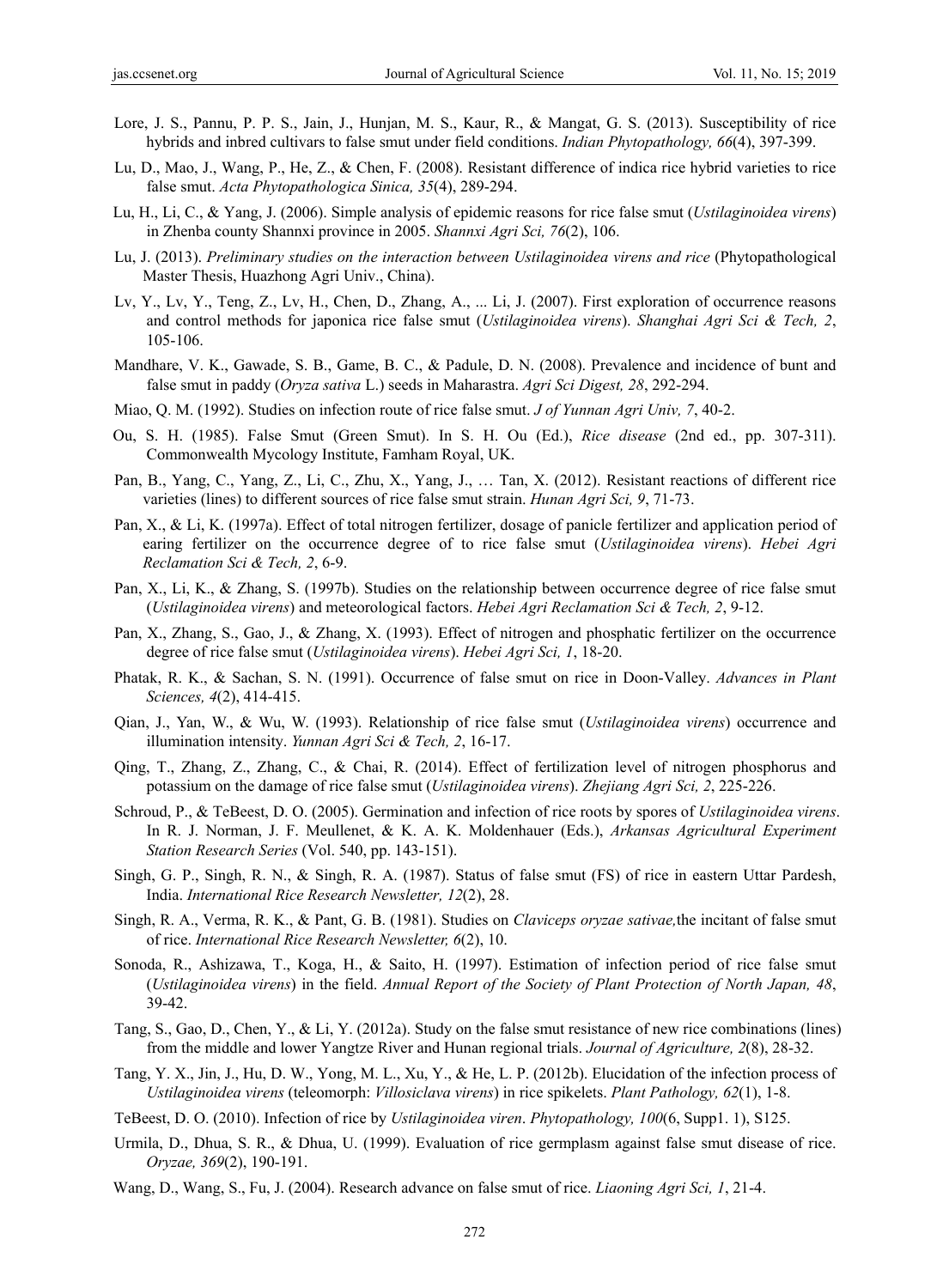- Wang, G. (1992). Studies on the infection period and the infection gate of the chlamydospores of *Ustilaginoidea virens* (Cooke) Tak on rice. *Acta Phytopathologica Sinica, 19*(2), 97-100.
- Wang, H., & Lin, F. (2008). Research progress of rice false smut (*Ustilaginoidea virens*). *Acta Agriculturae Zhejiangensis, 20*(5), 385-390.
- Wang, J., & Chen, Y. (2005b). Investigation of epidemiology of rice false smut in middle and late rice in 2004 in Hunan province. *China Plant Protection, 25*(8), 14-15.
- Wang, L., Shi, J., Li, D., Zhang, Q., Li, X., Luo, Y., … Huang, F. (2013). Studies on rice false smut resistance of Yixiang hybrid varieties. *J of Sichuan Agri Univ, 31*(4), 365-369.
- Wang, S., Pan, Y., Fan, J., Liu, X., Yang, H., Dong, H., & Zhou, Y. (2005a). PCR testing of rice false smut pathogen (*Ustilaginoidea virens*) on rice plants at reproductive stage. *Liaoning Agri Sci, 5*, 46-47.
- Wang, S., Qin, S., Liu, M., Li, Y., Dong, H., & Sun, B. (2010). Effects of different cultivation modes on the occurrence degree of the rice false smut. *Plant Protection, 36*(6), 165-167.
- Xu, C., & Xie, G. (2001). Research status of rice false smut (*Ustilaginoidea virens*) at home and abroad. *Seed, 6*, 31-33.
- Xu, J., Xue, Q., Luo, L., & Li, Z. (2002). Preliminary report on quantitative trait loci mapping of false smut resistance using near-isogenic introgression lines in rice. *Acta Agriculturae Zhejiangensis, 14*(1), 14-19.
- Xu, Z., Chen, W., & Zhang, L. (1987). Correlation of rice false smut occurrence with some characteristic of rice plant type. *Liaoning Agri Sci, 4*, 5-8.
- Yang, C., Li, L., Feng, A., Zhu, X., & Li, J. (2014). Transcriptional profiling of the responses to infection by the false smut fungus *Ustilaginoidea virens* in resistant and susceptible rice varieties. *Canadian J of Plant Pathol, 36*(3), 377-388.
- Yang, J., Liu, X., & Ding, G. (2008). Preliminary study on resistance to rice false smut from different rice varieties. *Seed, 27*(9), 106-107.
- Yang, X. (2007). Occurrence condition, forecasting and management of rice false smut in southeast of Guizhou Province. *Guizhou Agri Sci, 35*(1), 100-101.
- Yao, L., Ye, H., Hu, R., Wu, J., Lu, D., Mao, J., & He, Z. (2012). Preliminary research on infection mechanism of rice false smur (*Ustilaginoidea virens*). *Southwest China J of Agri Sci, 25*(4), 1273-1276.
- Yashoda, H., & Anahosur, K. H. (2000). Influence of weather parameters on the incidence of false smut of rice. *Advances in Agri Res in India, 14*, 161-165.
- Ye, H., Chen, G., Cheng, N., Fang, R., Ke, M., & Leng, S. (2005). First exploration of rice false smut epidemic and weather conditions. *Hubei Plant Protection, 2*, 37-38.
- Zhang, J., Chen, Z., Zhang, B., Liu, Y., & Lu, F. (2004). Inoculation techniques used for inducing Rice false smut efficiently. *Acta Phytopathologica Sinica, 34*(5), 463-467.
- Zhang, P., & Jin, G. (1997). Research progress of rice false smut (*Ustilaginoidea virens*) in Heilongjiang province. *Heilongjiang Agri Sci, 2*, 48-51.
- Zhang, S., Chen, Q., Lv, L., Yang, X., & Yu, D. (2006). Identification of partial main cultivars' resistance to rice false smut (*Ustilaginoidea virens*) in Hubei province. *Anhui Agri Sci Bull, 12*(5), 76-78.
- Zhao, X. (2008). The occurrence reasons of rice false smut and its management strategies. *Modern Agri Sci and Tech, 12*, 157.
- Zheng, Y., Zhu, Y., Su, D., Wang, Y., Lian, L., … Xie, H. (2013). Evaluation on Primal Parental Varieties Resistance to Rice False Smut for Rice Breeding. *Fujian J of Agri Sci, 28*(10), 1021-1026.
- Zhou, Y. L., Izumitsu, K., Sonoda, R., Nakazaki, T., Tanaka, E., Tsuda, M., & Tanaka, C. (2003). PCR-based specific detection of *Ustilaginoidea virens* and Ephelis japonica. *J of Phytopathol, 151*(9), 513-518.
- Zhou, Y. L., Xie, X. W., Zhang, F., Wang, S., Liu, X. Z., Zhu, L. H., … Li, Z. K. (2014). Detection of quantitative resistance loci associated with resistance to rice false smut (*Ustilaginoidea virens*) using introgression lines. *Plant Pathol, 63*(2), 365-372.
- Zhou, Y., Xie, X., Wang, S., Pan, Y., Liu, X., Yang, H., … Li, Z. (2006). Detection of *Ustilaginoidea virens* from rice field and plants by nested PCR. *J of Agri Biotechnol, 14*(4), 542-545.